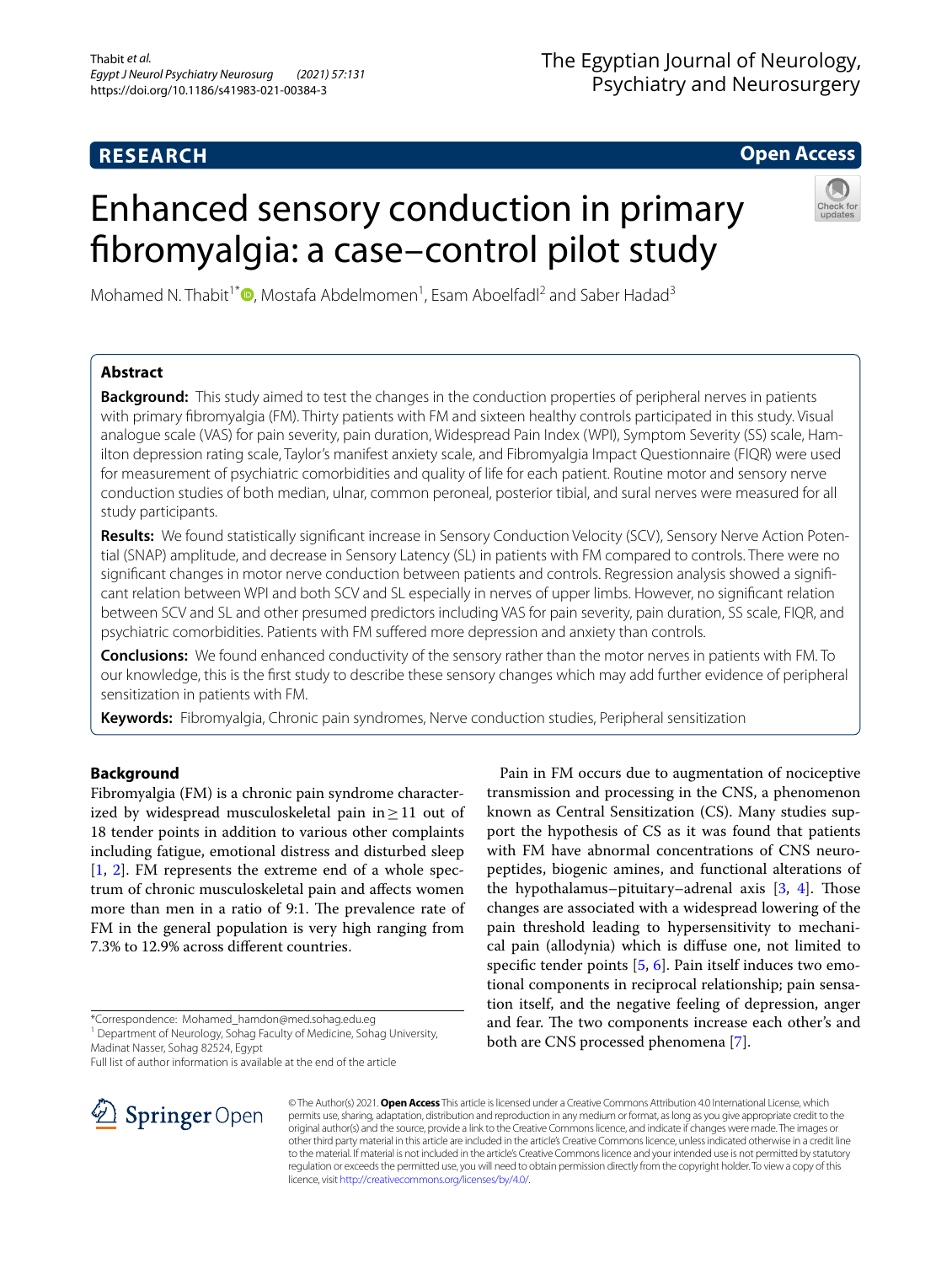Older FM studies did not show consistent changes in the painful peripheral tissues  $[8]$  $[8]$  $[8]$ . However, many recent studies showed consistent changes in skin and muscles in patients with FM. Those changes included elevated levels of substance P, DNA fragmentation of muscle fbers, increase levels of interleukins-1 in cutaneous tissues, and perfusion abnormalities in muscles [[9–](#page-5-8)[13\]](#page-6-0). Those changes may provide a possible link between peripheral tissues and pain in patients with FM. There is evidence of Peripheral Sensitization (PS) in patients with FM including hypersensitivity of polymodal pain receptors, lowered thermal threshold, and increased responses to mechanical nociceptive stimuli, and decreased pain and number of tender points after topical application of capsaicin or injection of tender points [[14](#page-6-1)[–17](#page-6-2)]. Moreover, many studies reported a reduction of nociceptive thresholds in the neurons of the dorsal horn of the spinal cord which may be induced by the changes responsible about PS  $[18-20]$  $[18-20]$ . According to the previous facts, FM seems to be a pain condition due to CS of the CNS induced through PS or a stress induced changes in the hypothalamus–pituitary–adrenal axis that causes various changes responsible about the PS which itself induces the CS as several studies reported co-morbid depressive disorders in patients with FM [\[21](#page-6-5)[–23\]](#page-6-6).

Various neurophysiological measures can be used to assess functional changes in the peripheral nervous system and the state of activity of the motor and sensory axons including both sensory and motor Nerve Conduction Studies (NCS). NCS are easily measured, safe, widely available and non-invasive tool to assess changes in the peripheral nervous system. To the best of our knowledge, all the previous studies that used NCS in patient with FM were aiming to discover pathological changes in the peripheral nervous system in those patients. None of those studies aimed to fnd changes between healthy individuals and patients with FM who have normal routine NCS and do not sufer peripheral nervous system disorders that can explain the occurrence of pain. Moreover, those studies were very little regarding the huge researches in this feld of chronic pain syndromes [\[24](#page-6-7), [25](#page-6-8)].

The aim of our study is to find any changes in sensory and/or motor NCS in patients with primary FM with normal NCS compared to healthy controls. These changes may add more evidence of an undergoing PS in the peripheral nervous system in those patients. The fndings of this study may point to the importance of further studying the changes of the peripheral nervous system in those patients. These changes might be not less important than changes in the CNS in those patients.

# **Methods**

# **Subjects**

Thirty patients suffering from FM (26 females and 4 males; mean age  $\pm$  SD = 33.1  $\pm$  8.4), and 16 healthy controls (13 females and 3 males; mean age  $\pm$  SD = 29.1  $\pm$  9.7) participated in this study. Patients with FM were diagnosed according the 2010 ACR Fibromyalgia Diagnostic Criteria (Modified 2011). These criteria included the following; widespread musculoskeletal pain for more than 3 months distributed both above and below waist with moderate or high intensity tenderness at 11 or more out of 18 specifc tender points on digital presses. Participants fulflled the criteria of 7 or more scores on Widespread Pain Index (WPI) and a score of 5 or more on the Symptoms Severity scale (SS) or a score of 3–6 on WPI and a score of 9 or more at the SS scale without evidence of other disorder that would explain the pain [\[2,](#page-5-1) [26](#page-6-9), [27](#page-6-10)]. Patients were recruited from Neurology, Psychiatry, and Rheumatology clinics in our university hospital. Patients who are suspected or proved to suffer any autoimmune or other rheumatological disorder were excluded from the study. In addition, patients who sufer any disease that afects the results and interpretation of the NCS were excluded from the study including patients who suffer polyneuropathy or entrapment neuropathies and those who have any abnormal fndings in the recorded NCS parameters. Healthy volunteers who participated in the control group of the study were recruited from the stafs and workers in our hospital. All the study participants gave an informed consent for participation in the study and the study protocol was approved by the local ethical committee of university.

#### **Demographic data**

Demographic measures were taken from all study participants including age, sex, marital status, weight, height, and Body Mass Index (BMI).

## **Pain related parameters and psychiatric comorbidity measurements**

In addition to the previous demographic data, visual Analogue Scale (VAS) for pain severity, pain duration in months, in addition to the WPI and SS scores were measured in patients with FM only. Arabic validated version of the Hamilton Depression Rating Scale (HAM-D) was used to measure depression in both patients and healthy controls [[28\]](#page-6-11). Scores from 0 to 7 were considered as normal, 8 to 13 was considered as mild depression, 14–18 were considered as moderate depression, 19–22 were considered as severe depression, and fnally scores of 23 or more were considered as very severe depression. Arabic version of the Taylor's Manifest Anxiety Scale (TMAS) was used for measurement of anxiety in both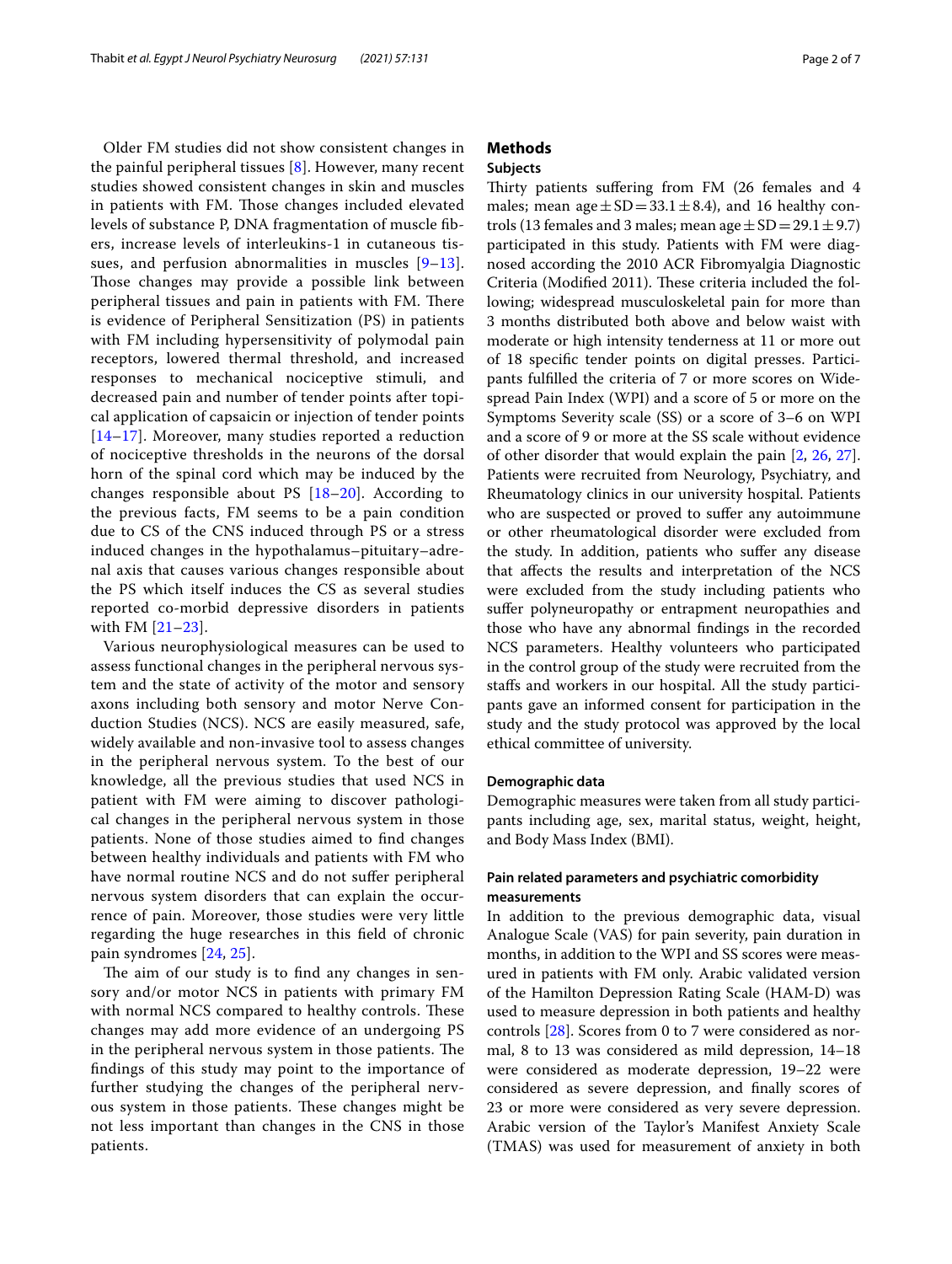patients and controls  $[29]$  $[29]$  $[29]$ . This scale has a score range from 0 to 50, scores from 0 to 16 indicate no anxiety, scores from 17 to 20 indicate mild anxiety, scores from 21 to 26 indicate moderate anxiety, scores from 27 to 29 indicate severe anxiety, and fnally scores from 30 to 50 indicate very severe anxiety.

#### **Measurement of the quality of life in patients with FM**

For measurement of the quality of life, the Arabic validated version of the Revised Fibromyalgia Impact Questionnaire (FIQR) was used  $[30]$  $[30]$  $[30]$ . This questionnaire is used specifcally for patients with FM in clinical researches worldwide. The total score of this questionnaire ranges from 0 to 100, scores from 0 to 42 signifes mild, scores from 43 to 59 signifes moderate, from 60 to 74 signifes severe, and fnally scores from 75 to 100 signifes extreme impact on the quality of life of the patients.

#### **Testing changes in routine nerve conduction studies**

Both motor and sensory NCS were done for both patients and controls participating in the study. Motor NCS for the major motor nerves including median, ulnar, common peroneal, and posterior tibial nerves were recorded bilaterally for all the study participants with the usual standards  $[31, 32]$  $[31, 32]$  $[31, 32]$ . The Distal Motor Latency (DML) in ms, Motor Conduction Velocity (MCV) in m/s, and the Compound Muscle Action Potential (CMAP) amplitude in mV were recorded for each nerve. Antidromic sensory NSC were conducted for median, ulnar, and sural nerves bilaterally with the recording of the Sensory Latency (SL) in ms, Sensory Conduction Velocity (SCV) in m/s, and Sensory Nerve Action Potential (SNAP) amplitude in μV measured from baseline to peak for each nerve. Fixed distances between the stimulating and the recoding surface electrodes were used for sensory NCS, namely; 13 cm, 11 cm, and 14 cm for median, ulnar, and sural nerves, respectively. Filter settings were 5 Hz–10 kHz for motor studies and 20 Hz–2 kHz for sensory studies. Skin temperature was kept between 31 and 34 °C in all subjects. The onset latency for the SNAP (onset of the initial negative defection) was used to calculate the SCV. All electrophysiological studies were recorded using apparatus (Neuropack MEB-2300; Nihon-Kohden, Tokyo, Japan).

#### **Statistical analysis**

Demographic data, psychiatric measures, measures of the quality of life in patients with FM were presented as mean $\pm$ SD, and percentage for categorical data. Electrophysiological data were presented as mean $\pm$ SEM. Testing the normality of the numerical data was done using the Kolmogorov–Smirnov test to assess whether it is normally distributed or not. The statistical package SPSS for Windows (Version 16) was used for statistical analysis. Independent sample *T* test and ANOVA were used to determine the signifcant diferences between groups for the numerical data. Chi-squared test and Mann–Whiteny *U* tests were used for categorical data and non-normally distributed numerical data. A P value of <0.05 was considered statistically signifcant.

# **Results**

There were no statistically significant differences between patients with FM and healthy controls regarding age, sex, marital status, and BMI. However, there was statistically signifcant diferences between both groups regarding psychiatric comorbidities. Patients with FM sufers more depression and anxiety compared to healthy controls in HAM-D and TMAS scales (*t*=8.4, *P*<0.0001; and *t*=10. 2,  $P < 0.0001$ , respectively). The demographic data, for both patients and controls are presented in Table [1](#page-2-0). Data of the psychiatric comorbidity and quality of life are presented in Table [2.](#page-3-0)

<span id="page-2-0"></span>

|                        | <b>Patients with FM</b>                                 | <b>Healthy controls</b>               |
|------------------------|---------------------------------------------------------|---------------------------------------|
| Number                 | 30                                                      | 16                                    |
| Age (years)            | $33.1 \pm 8.4$                                          | $29.1 \pm 9.7$                        |
| Sex                    | 4 males (13.3%); 26 females (86.7%)                     | 3 males (18.75%); 13 females (81.25%) |
| Marital status         | 25 married (83.3%); 5 single (16.7%)                    | 12 married (75%); 4 single (25%)      |
| BMI                    | $27.4 \pm 3.2$                                          | $24.6 \pm 3.7$                        |
| Pain duration (months) | $24.4 \pm 18.1$                                         | -                                     |
| VAS for pain           | $6.6 \pm 2.2$                                           |                                       |
| <b>WPI</b>             | $12 \pm 2.5$                                            |                                       |
| SS scale               | $8.4 \pm 1.4$                                           |                                       |
| Medications            | 16 (53.3%) were using SNRI; 14 (46.7%) were using NSAID |                                       |

*FM* Fibromyalgia, *BMI* Body Mass Index, *VAS* Visual Analogue Scale, *WPI* Widespread Pain Index, *SS* Symptoms Severity, *SNRI* Serotonin Norepinephrine Reuptake Inhibitors, *NSAID* Nonsteroidal Anti-infammatory Drugs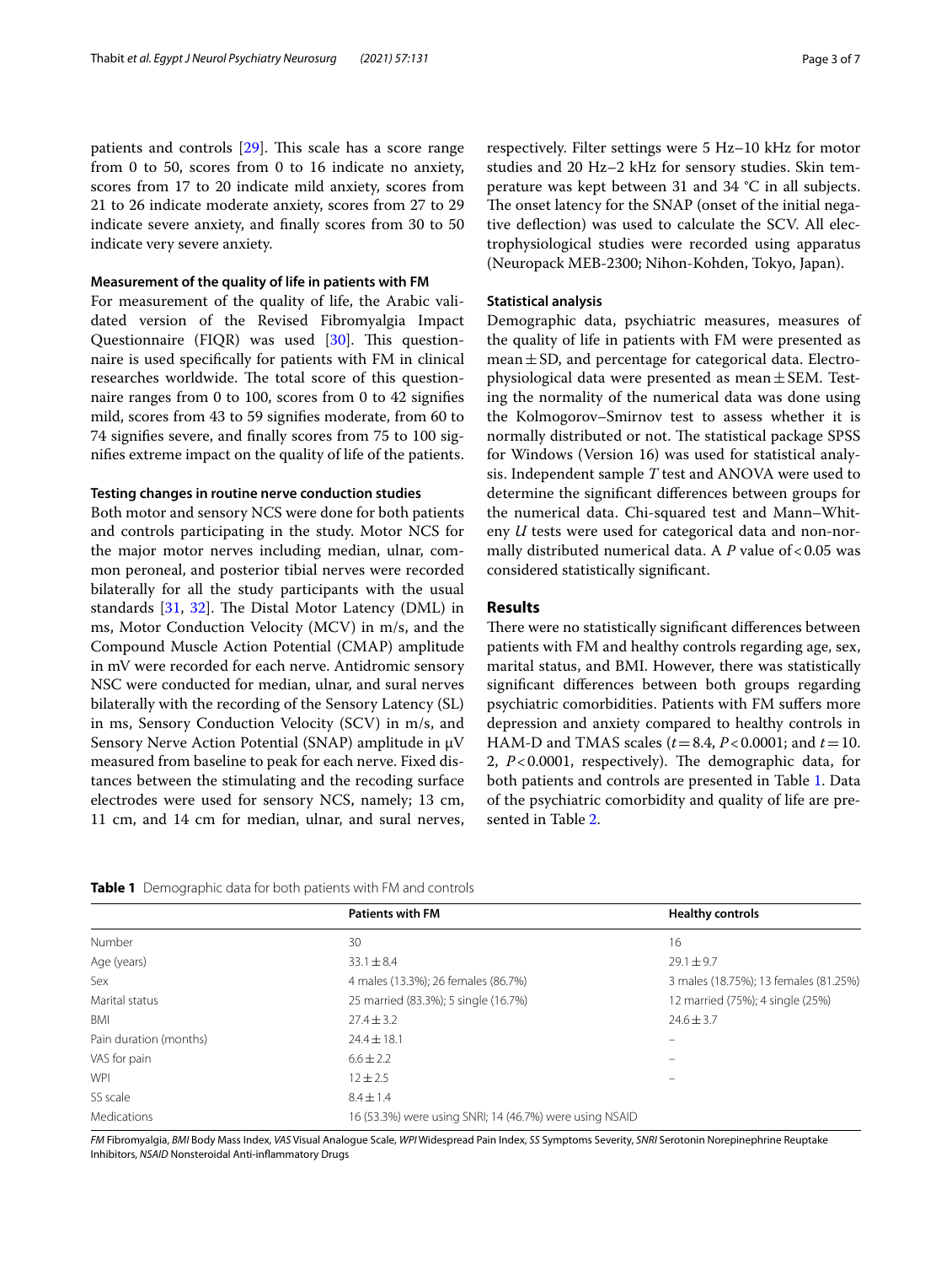<span id="page-3-0"></span>**Table 2** Data of psychiatric comorbidities and quality of life for both patients with FM and controls

|             | <b>Patients with FM</b> | <b>Healthy controls</b> | P value |
|-------------|-------------------------|-------------------------|---------|
| HAM-D       | $16.2 + 5.6$            | $5.4 \pm 1.4$           | $.000*$ |
| <b>TMAS</b> | $21.3 + 5$              | $9.6 \pm 1.7$           | $.000*$ |
| <b>FIOR</b> | $68.2 \pm 10.7$         |                         |         |

*HAM-D* Hamilton Depression Rating Scale, *TMAS* Taylor's Manifest Anxiety Scale, *FIQR* Revised Fibromyalgia Impact Questionnaire, \*Signifcant

<span id="page-3-1"></span>**Table 3** Data of sensory conduction parameters for both patients with FM and controls

| Variable         |                  | $Mean + SEM$     | <b>T</b> value | P value |
|------------------|------------------|------------------|----------------|---------|
| Median SL        | Patients with FM | $2.31 + 0.04$    | $-2.578$       | $.012*$ |
|                  | Healthy controls | $7.56 + 0.11$    |                |         |
| Median SNAP Amp  | Patients with FM | $67.36 + 2.61$   | 3.839          | $.000*$ |
|                  | Healthy controls | $49.25 \pm 2.60$ |                |         |
| Median Sensory   | Patients with FM | $62.02 + 0.82$   | 2.534          | $.013*$ |
| CV               | Healthy controls | $47.96 \pm 1.32$ |                |         |
| Ulnar SL         | Patients with FM | $1.87 + 0.03$    | $-2.999$       | $.004*$ |
|                  | Healthy controls | $2.03 \pm 0.05$  |                |         |
| Ulnar SNAP Amp   | Patients with FM | $65.35 + 2.40$   | 3.417          | $.000*$ |
|                  | Healthy controls | $46.23 \pm 2.97$ |                |         |
| Ulnar Sensory CV | Patients with FM | $57.61 + 0.90$   | 3.992          | $.000*$ |
|                  | Healthy controls | $50.57 \pm 1.51$ |                |         |
| Sural SL         | Patients with FM | $2.68 + 0.05$    | $-1.496$       | .139    |
|                  | Healthy controls | $7.69 + 0.09$    |                |         |
| Sural SNAP Amp   | Patients with FM | $20.78 \pm 0.97$ | 2.859          | $.005*$ |
|                  | Healthy controls | $15.21 \pm 1.75$ |                |         |
| Sural Sensory CV | Patients with FM | $49.16 \pm 1.03$ | 2.260          | $.028*$ |
|                  | Healthy controls | $45.73 \pm 1.11$ |                |         |

*Amp* Amplitude, *CV* Conduction Velocity, *SNAP* Sensory Nerve Action Potential, *SL* Sensory Latency, \*Signifcant

Neurophysiological data showed insignifcant diferences in all variables regarding motor NCS including the DML, the MCV and the amplitude of CMAP. However, sensory NCS showed signifcant increase in SCV and SNAP amplitudes and decrease in SL (Table [3\)](#page-3-1). Since we did a large number of comparisons for both sensory and motor NCS variables, there might be a possibility of a false discovery rate. To avoid this, we further used the Benjamini and Hochberg procedure [\[33\]](#page-6-16) to calculate an adjusted *P* value for the statistically signifcant sensory parameters and we found it still signifcant (Table [4](#page-3-2)). Moreover, linear regression analysis did not reveal signifcant stable relations between sensory NSC variables and the other presumed predictors including VAS, Pain duration, BMI, HAM-D, TMAS, and FIQR (Table [5](#page-3-3)). However, regression analysis between the statistically signifcant variables of sensory NCS and WPI revealed

| Variable          | Non-adjusted P<br>value | <b>Adjusted P value</b> |  |
|-------------------|-------------------------|-------------------------|--|
| Ulnar Sensory CV  | 0.00015                 | 0.001575                |  |
| Median SNAP Amp   | 0.00025                 | 0.005334                |  |
| Ulnar SNAP Amp    | 0.001                   | 0.007                   |  |
| Ulnar SL          | 0.004                   | 0.021                   |  |
| Sural SNAP Amp    | 0.005                   | 0.021                   |  |
| Median SL         | 0.012                   | 0.042                   |  |
| Median Sensory CV | 0.013                   | 0.039                   |  |
| Sural Sensory CV  | 0.028                   | 0.0735                  |  |
| Sural SL          | 0.139                   | 0.32433333              |  |

<span id="page-3-2"></span>using Benjamini and Hochberg procedure

*Amp* Amplitude, *CV* Conduction Velocity, *SNAP* Sensory Nerve Action Potential, *SL* Sensory Latency

<span id="page-3-3"></span>**Table 5** Regression analysis of various dependent sensory conduction variables and WPI

|                   | Odds ratio | <b>T</b> value | P value |
|-------------------|------------|----------------|---------|
| Median SL         | $-.283$    | $-2.353$       | $.023*$ |
| Median SNAP Amp   | .167       | 1.015          | .315    |
| Median Sensory CV | .415       | 3.207          | $.002*$ |
| Ulnar SL          | $-.386$    | $-2.422$       | $.019*$ |
| Ulnar SNAP Amp    | .239       | 1.490          | .142    |
| Ulnar Sensory CV  | .362       | 2.454          | $.018*$ |
| Sural SL          | $-.279$    | $-1.771$       | .082    |
| Sural SNAP Amp    | .049       | .286           | .776    |
| Sural Sensory CV  | .237       | 1.545          | .129    |

*Amp* Amplitude, *CV* Conduction Velocity, *SNAP* Sensory Nerve Action Potential, *SL* Sensory Latency, \*Signifcant

signifcant stable relation between the variables measuring the speed of conduction of the fastest conducting sensory fbers (SL and CV) in the upper limbs rather than the lower limbs. Interestingly, this signifcant relation was not present between WPI and SNAP amplitudes in sen-sory nerves (Table [5\)](#page-3-3). Moreover, the significant changes in the variables of sensory NCS between patients with FM and healthy controls was not dependent on the side of measurement. Factorial ANOVA taking Subject and Side as between subject factors and all sensory parameters (SL, CV, and SNAP amplitudes) as within subject factors revealed an insignifcant efect of Subject X Side interaction for all parameters meaning that those signifcant changes seem to be difuse ones not restricted to specifc anatomical area. Moreover, factorial ANOVA taking Subject and Medication as between subject factors and all sensory parameters (SL, CV, and SNAP amplitudes) as within subject factors revealed an insignifcant efect of Subject X Medication interaction for all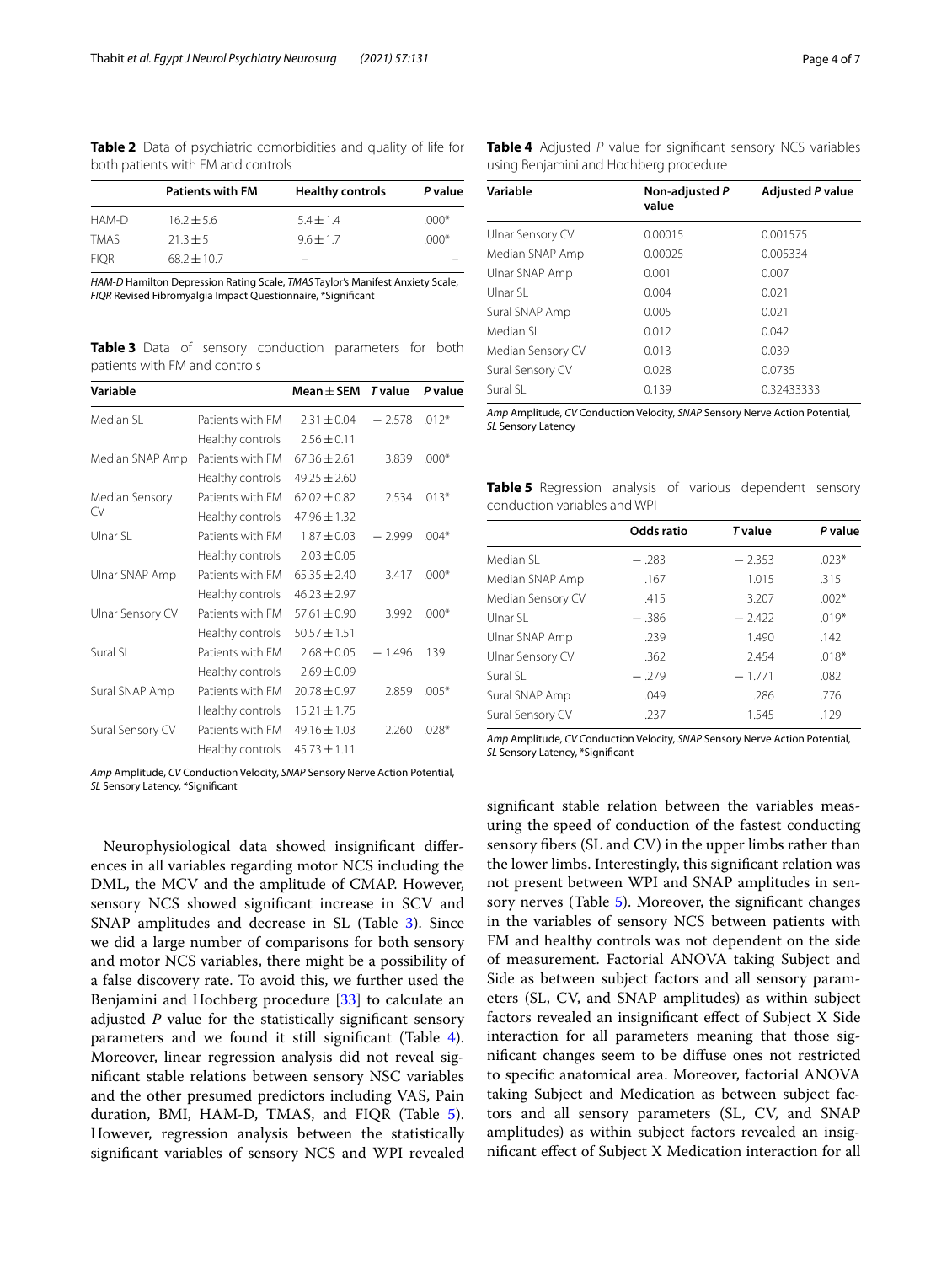parameters meaning that those signifcant changes were not afected by the type of mediation the patient use.

#### **Discussion**

We found that the SCV and SNAP amplitude were significantly higher, and SL was signifcantly lower in patients with FM compared to healthy controls. Moreover, among all the predictor variables, only the WPI revealed a stable significant relationship with the SCV and SL. The more the WPI associated with more increase in the SCV, and decrease in SL. To our knowledge, this is the frst study to show those findings. There were no significant changes regarding motor NCS between both groups.

Compared to the previous studies, we found only 2 studies that have tested NCS in patients with FM. Caro et. al. included 55 patients with FM. Those patients were divided into two groups; group with FM alone (primary FM) and another one with FM and rheumatoid arthritis (secondary FM). They found that about 90% of cases in the FM only group were found to sufer sensorimotor polyneuropathy in various types. Moreover, they found that some of the patients in the second group (FM with rheumatoid arthritis) sufered polyneuropathy without statistically significant differences. There was many differences between this study and our study; frst of all, in patient selection we excluded any patient with abnormal fndings in NCS (primary FM without evidence of any peripheral nerve disease), the second that they did not statistically test the diferences in the variables of the motor and sensory NCS. The study of Caro and his colleagues was just a descriptive one that found a signifcant proportion of patients sufering FM where having comorbid polyneuropathy without statistical testing between patients and healthy controls. Accordingly the aim of our study was completely diferent from the above mentioned one [\[25](#page-6-8)].

Ersoz et. al. also tested the diferences of the various parameters of both sensory and motor NCS between patients with FM and healthy controls. Our results were in agreement with his results regarding the parameters of motor NCS, there were insignifcant diferences between both groups in both studies. However, in Ersoz et al. There were no significant differences between both groups regarding the sensory NCS parameters. Again, taking a look at the group of patients with FM, we found that this group was not pure primary FM; some of the patients sufered focal neuropathies, others sufered entrapment neuropathies including carpal tunnel syndrome  $[24]$  $[24]$ . This may be in part an important cause of diferences between our study and their study, especially if we taken the fact that changes in sensory NCS occur much earlier than motor NCS in entrapment and focal neuropathies.

We found that patients with FM signifcantly sufer more depression and anxiety compared to health controls. Many studies were in agreement with our study [[21–](#page-6-5)[23\]](#page-6-6). Many psychological risk factors were described in patients with FM including negative life events, psychological stress, increased focus on bodily symptoms, and passive pain coping mechanisms [\[34](#page-6-17)[–36\]](#page-6-18).

Taking a look on the pathogenesis of FM, there were amble evidences support the hypothesis of CS [[37](#page-6-19), [38](#page-6-20)]. As regards PS, a potential source of nociceptive inputs that initiate the CS in the spinal cord is the muscles. Several abnormalities have been described in the muscles of patients with FM including muscle ischemia and microtrauma [[13,](#page-6-0) [39](#page-6-21)]. Muscle ischemia induces release of proinfammatory substances that sensitize muscle nociceptors which also indirectly induces CS through increase in the firing rate of the axons, namely,  $A-\delta$  and C afferents to dorsal horn neurons, that transmit pain signals to the dorsal horn of the spinal cord leading to the frst step of CS [\[40](#page-6-22), [41\]](#page-6-23). After initiation of CS, low threshold A-β aferents, which normally do not transmit pain signals, are recruited to transmit spontaneous and movementinduced pain. Ultimately, the hypersensitive  $A$ -β fibers further stimulate postsynaptic neurons to transmit pain (vicious circle), where these A-β fbers previously had no role in pain transmission, all leading to  $CS[1]$  $CS[1]$  $CS[1]$ .

Recent studies provide ample evidences for the PS phenomena and peripheral nerves pathology in the pathogenesis of FM. Some studies described small nerve fbers pathology patients with FM including; insufficiencies in the number of small nerve fbers and small nerve fbers' neuropathy through skin biopsy and other immunological investigations whether the patients sufers clear concomitant autoimmune diseases like rheumatoid arthritis or Chron's disease or not. This form of small nerve fibers polyneuropathy develop with contribution of neuroinfammatory mediators [\[42](#page-6-24)–[46\]](#page-6-25).

The question that comes to our minds; what induces the muscle biochemical changes that starts the PS?. Several studies have shown abnormal stress-response system in patients with FM including increased responses to corticotropin releasing hormone from hypothalamus [[47\]](#page-6-26). Stress activates the paraventricular nuclei of the hypothalamus leading to increased release of corticotropin releasing hormone which stimulates the locus coeruleus in the brainstem. The activation of locus coeruleus induces epinephrine release from the adrenal medulla which eventually cause muscle ischemia leading to increased muscle bradykinin [[48\]](#page-6-27). Moreover, in an animal study, chronic stress increased levels of bradykinin in muscles which may be explained in part thorough the above mentioned mechanism  $(49)$  $(49)$  $(49)$ . The above mentioned changes in the peripheral nociceptors and its related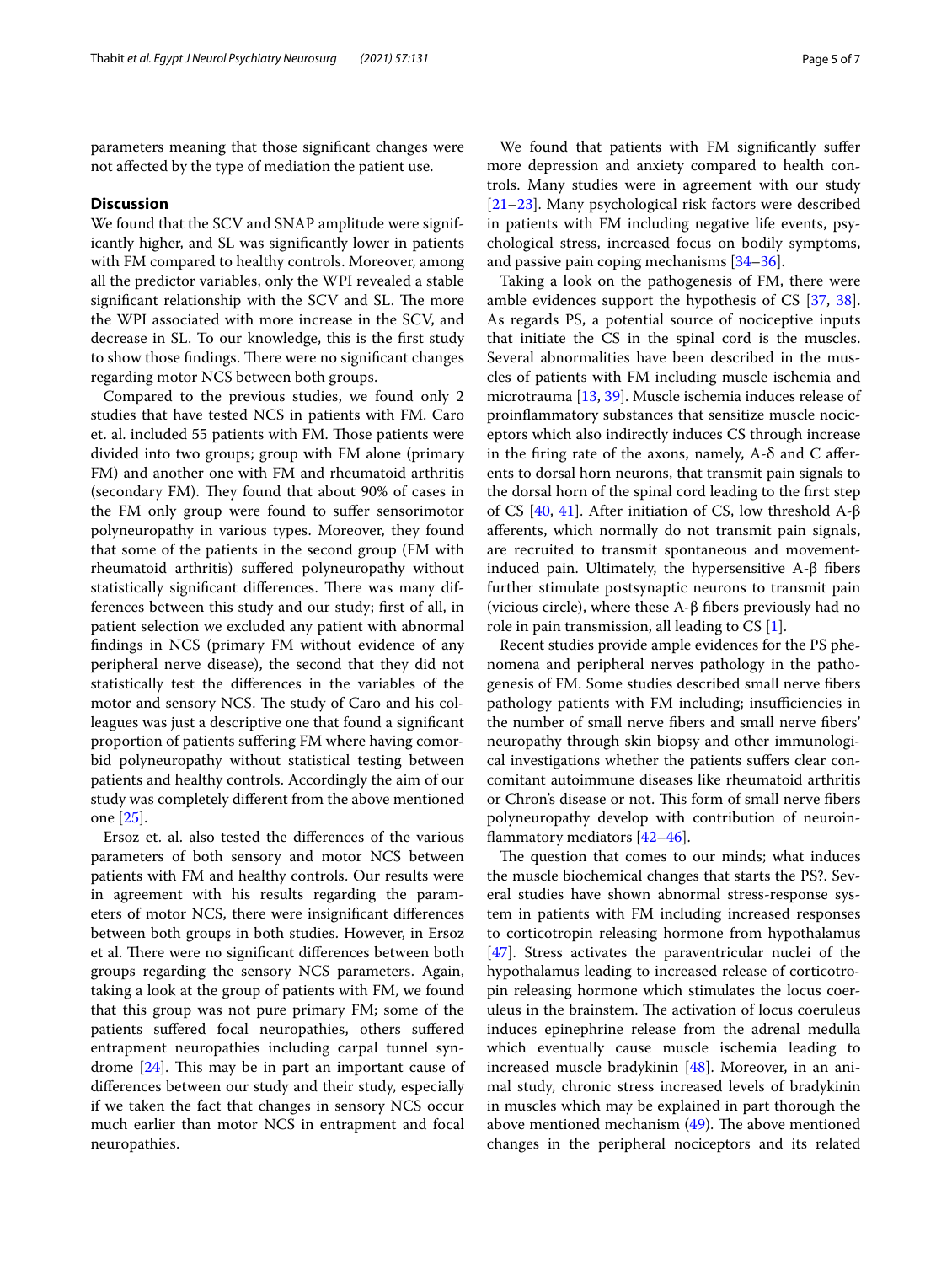nerve fbers (phenomenon of PS) might provide an explanation of our results. However, we *could not* simply explain this relatively enhanced sensory NCS results with the phenomena of PS using this method alone. Even if PS causes hyperexcitability of the peripheral sensory nerves, this cannot be only demonstrated by routine nerve conduction study, peripheral nerve excitability studies are required.

### **Conclusions**

In conclusion, we found a signifcant increase in the SCV, SNAP amplitude, and signifcant decrease in SL of the examined sensory nerves in patients with FM compared to healthy controls. Some of these changes were signifcantly correlated with the WPI which is related to the number of the tender points in patients with FM. Those changes were absent in motor NCS which are not responsible about pain transmission. Finally, to the best of our knowledge, our study was the frst pilot one to show probable ongoing diference in sensory NCS in patients with FM.

#### **Limitations of the study**

Our study tested limited number of patients and healthy controls using simple, and widely available neurophysiological examination (routine NCS) because the number of study participants especially healthy controls is relatively small.

#### **Recommendations**

Further studies using more sophisticated techniques as peripheral nerve excitability studies and other measures of intrinsic inhibition is needed for more clarifcation of this issue. In addition, further studies with inclusion of a larger number of patients with FM and healthy controls are needed to further clarify the relation between FM and changes in sensory NCS.

#### **Prior presentation**

No prior presentations have been done for this work.

#### **Abbreviations**

BMI: Body Mass Index; CNS: Central Nervous System; CS: Central Sensitization; CMAP: Compound Muscle Action Potential; DML: Distal Motor Latency; FM: Fibromyalgia; MCV: Motor Conduction Velocity; NCS: Nerve Conduction Studies; PS: Peripheral Sensitization; HAM-D: Hamilton Depression Rating Scale; FIQR: Revised Fibromyalgia Impact Questionnaire; SCV: Sensory Conduction Velocity; SL: Sensory Latency; SNAP: Sensory Nerve Action Potential; SS: Symptoms Severity scale; TMAS: Taylor's Manifest Anxiety Scale; VAS: Visual Analogue Scale; WPI: Widespread Pain Index.

#### **Acknowledgements**

We would like to thank all who helped us in this work especially our colleagues both Dr Ahmad Ezat and Dr Manar Hamza for their help and support in this research.

#### **Authors' contributions**

MT and MA studied, analyzed and interpreted the nerve conduction techniques and related data of the patients and controls. MT and EA worked in initial selection and diagnosis of patients with FM. SH worked in psychiatric co-morbidities in patients with fbromyalgia. All authors participated in writing the manuscript and all authors read and approved the fnal manuscript.

#### **Funding**

This research received no specifc grant from any funding agency in public, commercial, or non-proft sectors.

#### **Availability of data and materials**

The data sets used and/or analyzed during the current study are available from the corresponding author on reasonable request.

#### **Declarations**

#### **Ethics approval and consent to participate**

All study participants signed an informed written consent and the study protocol was approved by the local ethics committee (No 2019–58) of Sohag University Hospital.

#### **Consent for publication**

This manuscript does not contain any individual person's data in any form, including individual details, images or videos.

#### **Competing interests**

None of the authors has any fnancial confict of interest relating to this manuscript.

#### **Author details**

<sup>1</sup> Department of Neurology, Sohag Faculty of Medicine, Sohag University, Madinat Nasser, Sohag 82524, Egypt. <sup>2</sup> Department of Rheumatology, Sohag Faculty of Medicine, Sohag University, Sohag, Egypt. <sup>3</sup> Department of Psychiatry, Sohag Faculty of Medicine, Sohag University, Sohag, Egypt.

# Received: 23 April 2021 Accepted: 9 September 2021

#### **References**

- <span id="page-5-0"></span>1. Staud R. Biology and therapy of fbromyalgia: pain in fbromyalgia syndrome. Arthritis Res Ther. 2006;8(3):208.
- <span id="page-5-1"></span>2. Wolfe F, Clauw DJ, Fitzcharles MA, Goldenberg DL, Hauser W, Katz RS, et al. Fibromyalgia criteria and severity scales for clinical and epidemiological studies: a modifcation of the ACR Preliminary Diagnostic Criteria for Fibromyalgia. J Rheumatol. 2011;38(6):1113–22.
- <span id="page-5-2"></span>3. Neeck G. Neuroendocrine and hormonal perturbations and relations to the serotonergic system in fbromyalgia patients. Scand J Rheumatol Suppl. 2000;113:8–12.
- <span id="page-5-3"></span>4. Russell IJ, Orr MD, Littman B, Vipraio GA, Alboukrek D, Michalek JE, et al. Elevated cerebrospinal fuid levels of substance P in patients with the fbromyalgia syndrome. Arthritis Rheum. 1994;37(11):1593–601.
- <span id="page-5-4"></span>5. Mikkelsson M, Latikka P, Kautiainen H, Isomeri R, Isomaki H. Muscle and bone pressure pain threshold and pain tolerance in fbromyalgia patients and controls. Arch Phys Med Rehabil. 1992;73(9):814–8.
- <span id="page-5-5"></span>6. Kosek E, Ekholm J, Hansson P. Increased pressure pain sensibility in fbromyalgia patients is located deep to the skin but not restricted to muscle tissue. Pain. 1995;63(3):335–9.
- <span id="page-5-6"></span>7. Rainville P, Bao QV, Chretien P. Pain-related emotions modulate experimental pain perception and autonomic responses. Pain. 2005;118(3):306–18.
- <span id="page-5-7"></span>8. Simms RW. Fibromyalgia is not a muscle disorder. Am J Med Sci. 1998;315(6):346–50.
- <span id="page-5-8"></span>9. Sprott H, Bradley LA, Oh SJ, Wintersberger W, Alarcon GS, Mussell HG, et al. Immunohistochemical and molecular studies of serotonin, substance P, galanin, pituitary adenylyl cyclase-activating polypeptide,